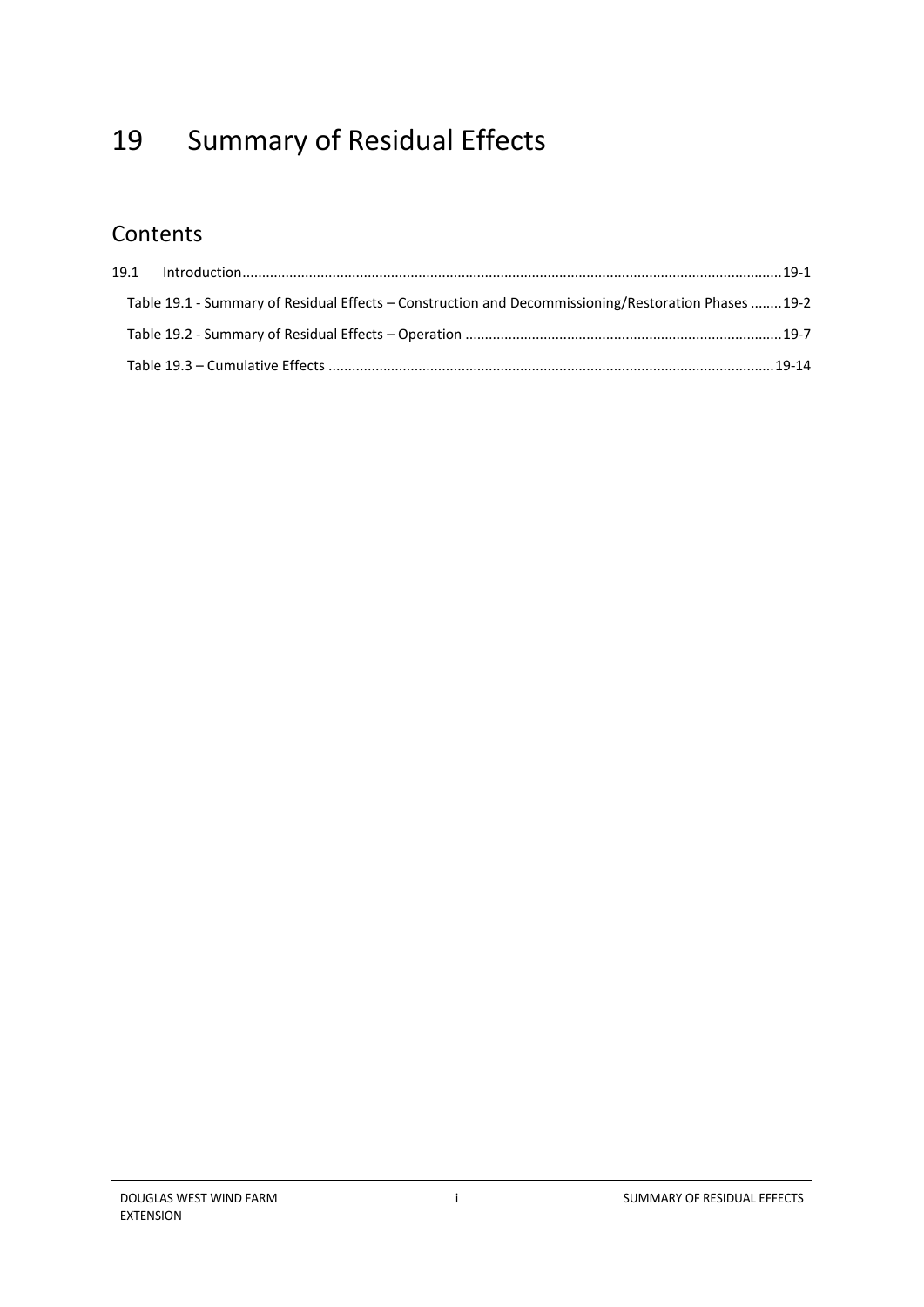This page is intentionally blank.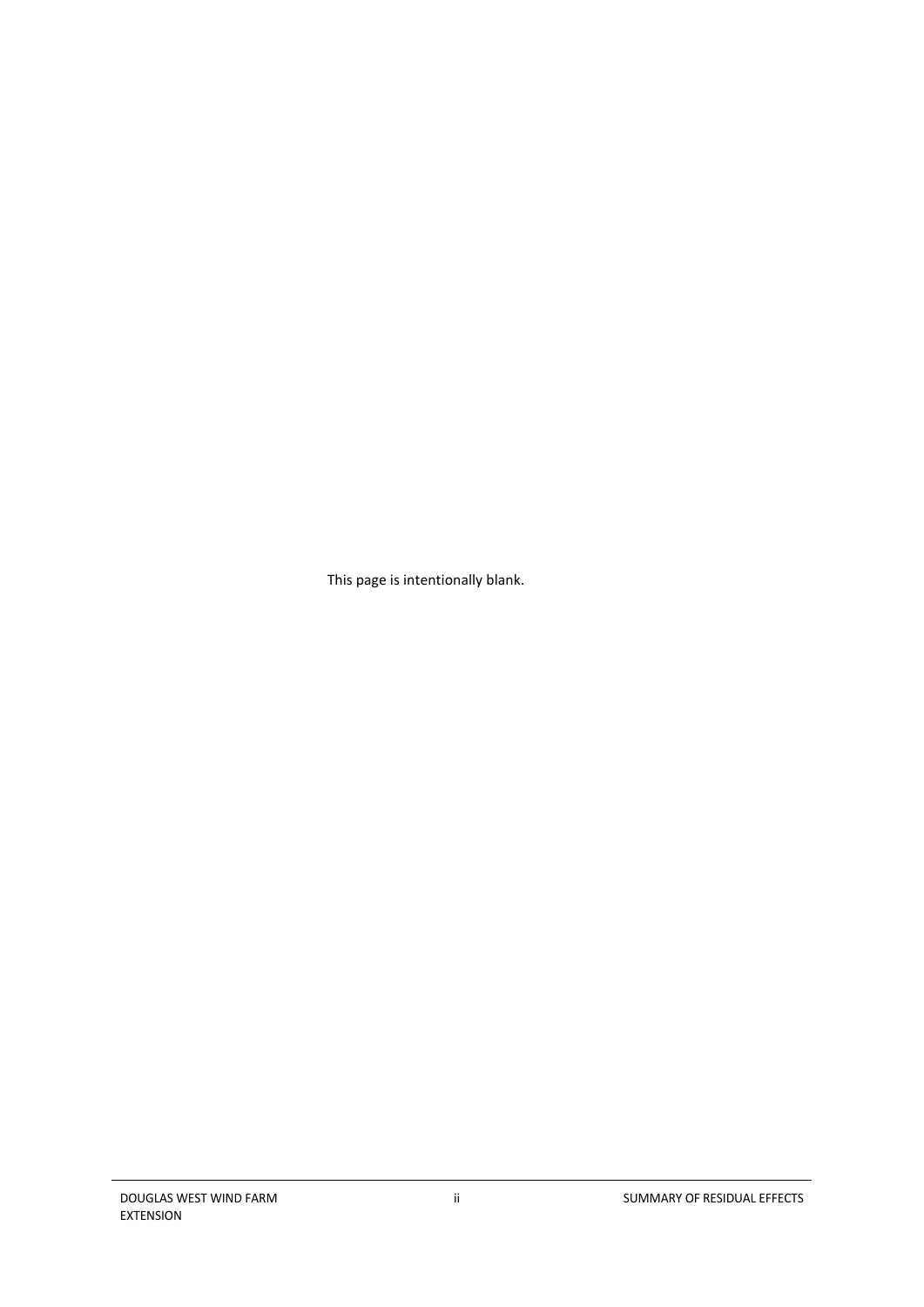## 19 Summary of Residual Effects

## <span id="page-2-0"></span>19.1 Introduction

- 19.1.1 Tables 19.1 and 19.2 provide a quick reference to the significant residual environmental effects identified in the technical sections of this Environmental Impact Assessment Report (EIAR), as well as a cross reference to the relevant mitigation measures identified.
- 19.1.2 The residual effects are highlighted in a "traffic light" formula for easy identification of beneficial and adverse effects as shown below. Text in **bold** shows where an effect is considered to be significant.



19.1.3 Table 19.3 provides a summary of the cumulative effects of the Proposed Development in combination with other proposed, consented and operation developments within the local area.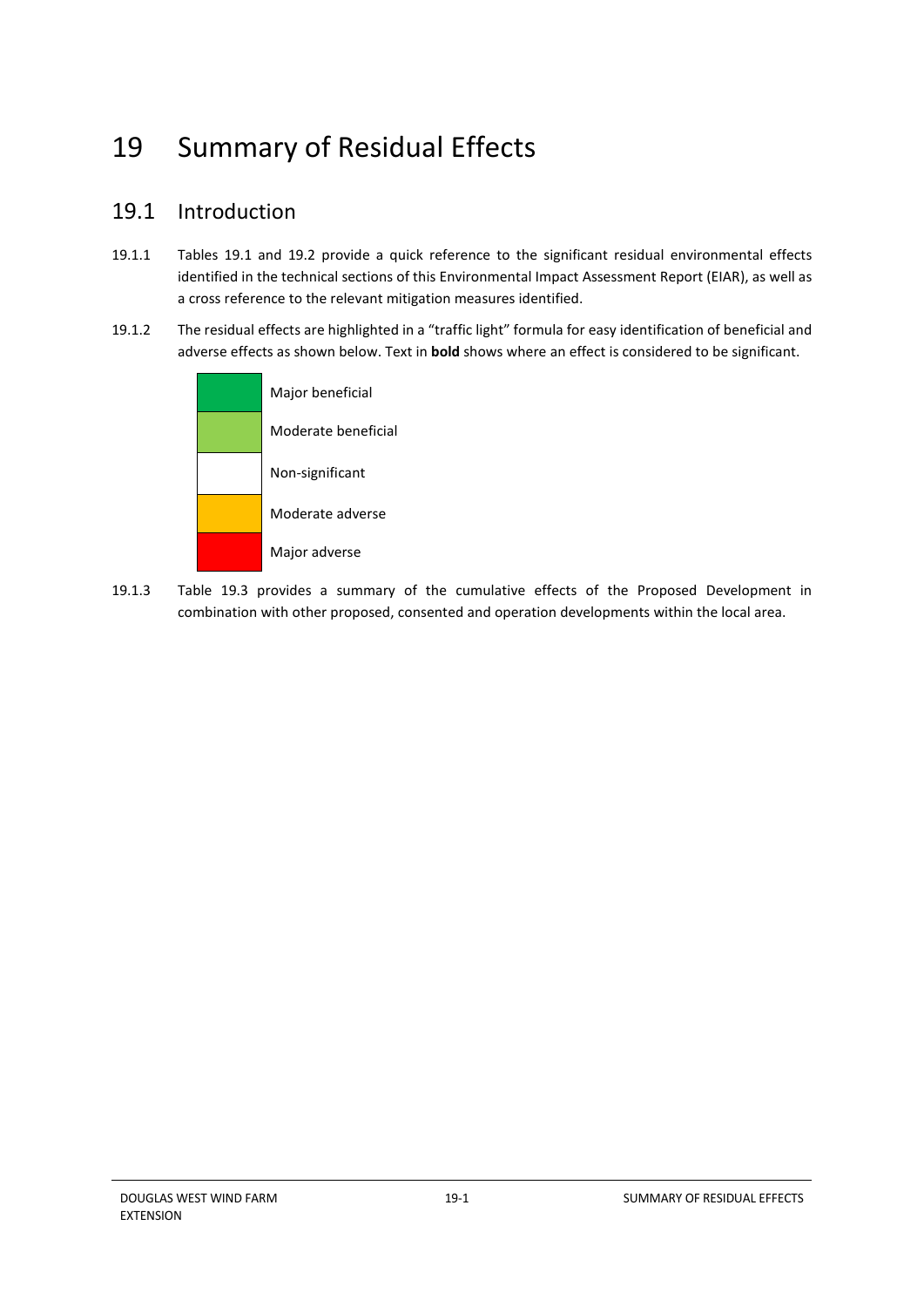### **Table 19.1 - Summary of Residual Effects – Construction and Decommissioning/Restoration Phases**

<span id="page-3-0"></span>

| <b>Description of Effect</b>                                  | <b>Significance of Potential Effect</b> |                               | <b>Mitigation Measure</b>                                                                                      | <b>Significance of Residual Effect</b> |                               |
|---------------------------------------------------------------|-----------------------------------------|-------------------------------|----------------------------------------------------------------------------------------------------------------|----------------------------------------|-------------------------------|
|                                                               | Significance                            | Beneficial/<br><b>Adverse</b> |                                                                                                                | Significance                           | Beneficial/<br><b>Adverse</b> |
| <b>Landscape and Visual</b>                                   |                                         |                               |                                                                                                                |                                        |                               |
| Landscape Features                                            | Moderate/<br>minor                      | Adverse                       | No additional mitigation - consideration of landscape and<br>visual matters was inherent in the design process | Moderate/<br>minor                     | Adverse                       |
| Landscape Character Types and Sub-Types                       | Moderate to<br>Minor                    | Adverse                       |                                                                                                                | Moderate to<br>Minor                   | Adverse                       |
| Visual receptors                                              | Worst-case<br>Minor                     | Adverse                       |                                                                                                                | Worst-case<br>Minor                    | Adverse                       |
| Routes within and in close proximity to the<br>site boundary. | Moderate                                | Adverse                       |                                                                                                                | <b>Moderate</b>                        | <b>Adverse</b>                |
| <b>Ecology and Nature Conservation</b>                        |                                         |                               |                                                                                                                |                                        |                               |
| Loss of habitat: blanket bog and wet<br>modified bog          | Negligible                              | Adverse                       | CEMP, ECoW monitoring                                                                                          | Negligible                             | Adverse                       |
| Habitat loss/change and disturbance to bats                   | Negligible                              | Adverse                       | SPP, ECoW monitoring                                                                                           | Negligible                             | Adverse                       |
| <b>Ornithology</b>                                            |                                         |                               |                                                                                                                |                                        |                               |
| Whooper swan                                                  | Minor (Not<br>significant)              | Adverse                       | None required                                                                                                  | Not significant                        | Adverse                       |
| Pink-footed goose                                             | Minor (Not<br>significant)              | Adverse                       | None required                                                                                                  | Not significant                        | Adverse                       |
| Greylag goose                                                 | Minor (Not<br>significant)              | Adverse                       | None required                                                                                                  | Not significant                        | Adverse                       |
| Goshawk                                                       | Negligible<br>(Not<br>significant)      | Adverse                       | BBPP and pre-construction surveys.                                                                             | Not significant                        | Adverse                       |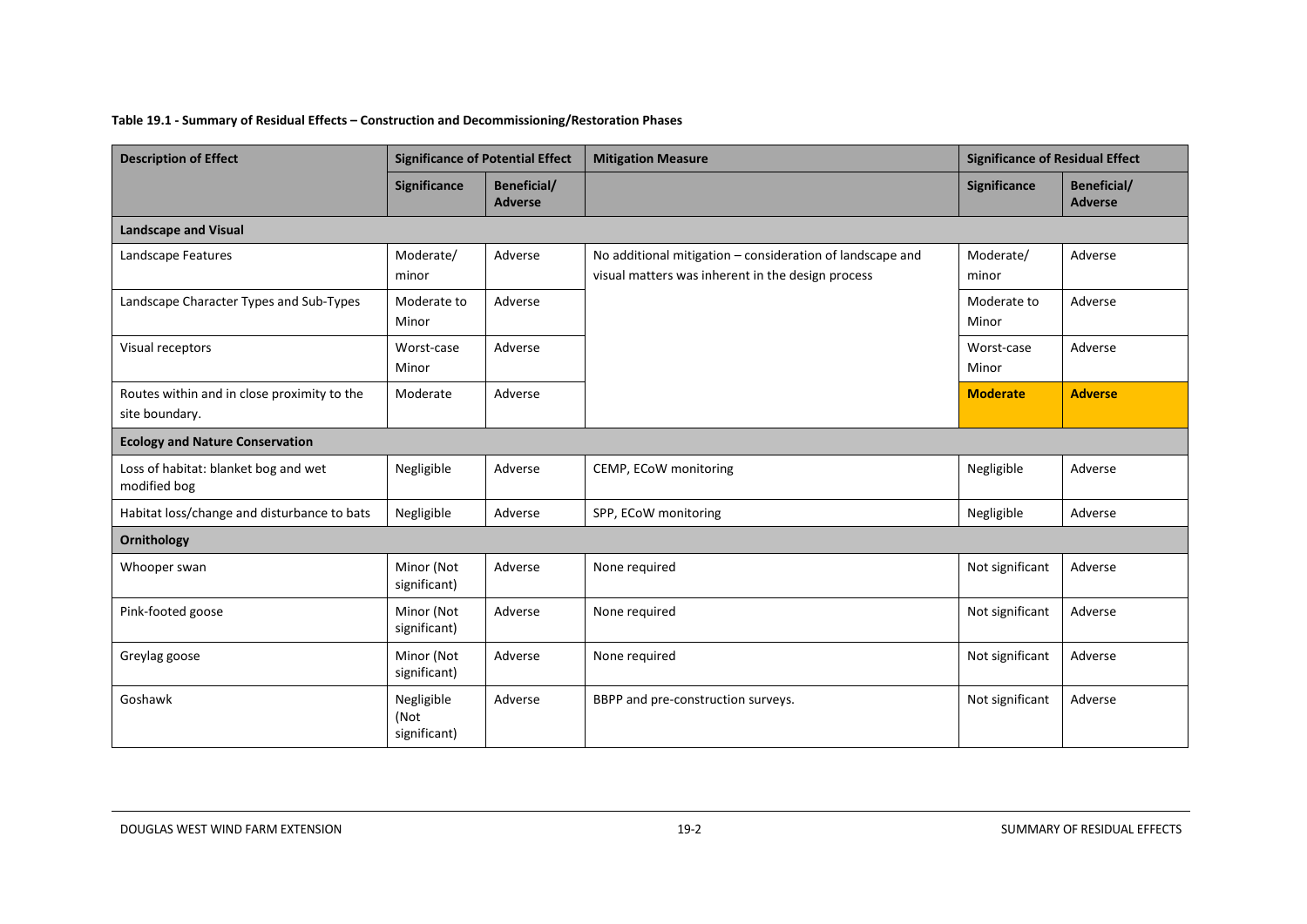| <b>Description of Effect</b>                                                                                                        | <b>Significance of Potential Effect</b> |                               | <b>Mitigation Measure</b>                                                                                                                                                                                                                                                                                                               | <b>Significance of Residual Effect</b> |                               |
|-------------------------------------------------------------------------------------------------------------------------------------|-----------------------------------------|-------------------------------|-----------------------------------------------------------------------------------------------------------------------------------------------------------------------------------------------------------------------------------------------------------------------------------------------------------------------------------------|----------------------------------------|-------------------------------|
|                                                                                                                                     | Significance                            | Beneficial/<br><b>Adverse</b> |                                                                                                                                                                                                                                                                                                                                         | <b>Significance</b>                    | Beneficial/<br><b>Adverse</b> |
| <b>Black grouse</b>                                                                                                                 | Minor (Not<br>significant)              | Adverse                       | Spatial and temporal restrictions of construction activity if<br>required.                                                                                                                                                                                                                                                              | Not significant                        | Adverse                       |
| Lapwing                                                                                                                             | Minor (Not<br>significant)              | Adverse                       |                                                                                                                                                                                                                                                                                                                                         | Not significant                        | Adverse                       |
| Curlew                                                                                                                              | Minor (Not<br>significant)              | Adverse                       |                                                                                                                                                                                                                                                                                                                                         | Not significant                        | Adverse                       |
| Golden plover                                                                                                                       | Minor (Not<br>significant)              | Adverse                       |                                                                                                                                                                                                                                                                                                                                         | Not significant                        | Adverse                       |
| <b>Noise and Vibration</b>                                                                                                          |                                         |                               |                                                                                                                                                                                                                                                                                                                                         |                                        |                               |
| Construction /Decommissioning site noise                                                                                            | Not significant                         | Adverse                       | Control of working hours and best working practises. To be<br>detailed within the CEMP                                                                                                                                                                                                                                                  | Not significant                        | Adverse                       |
| <b>Cultural Heritage</b>                                                                                                            |                                         |                               |                                                                                                                                                                                                                                                                                                                                         |                                        |                               |
| Potential direct effects on any buried<br>remains surviving within the development<br>footprint; e.g. Erkny Hill farmstead (DWE01). | Negligible                              | Adverse                       | Implementation of mitigation proposals.                                                                                                                                                                                                                                                                                                 | Negligible                             | Adverse                       |
| Hydrology, Hydrogeology and Geology                                                                                                 |                                         |                               |                                                                                                                                                                                                                                                                                                                                         |                                        |                               |
| Pollution from sediment run-off                                                                                                     | Moderate                                | Adverse                       | 50 m buffer around watercourses wherever possible<br>(minimum 25 to 30 m from small drains/watercourses in three<br>localised instances, one being existing track).<br>Water quality monitoring.<br>CEMP and construction site management.                                                                                              | Minor                                  | Adverse                       |
| Pollution from forestry felling                                                                                                     | Major                                   | Adverse                       | Key-hole felling and re-planting. Felling works in accordance<br>with good practice e.g. UK Forestry Standard. Buffering of<br>watercourses, management of riparian zone vegetation,<br>drainage plan, brash control in watercourses and buffer areas,<br>removing any accidental blockages, minimising soil damage,<br>leaving stumps. | Minor                                  | Adverse                       |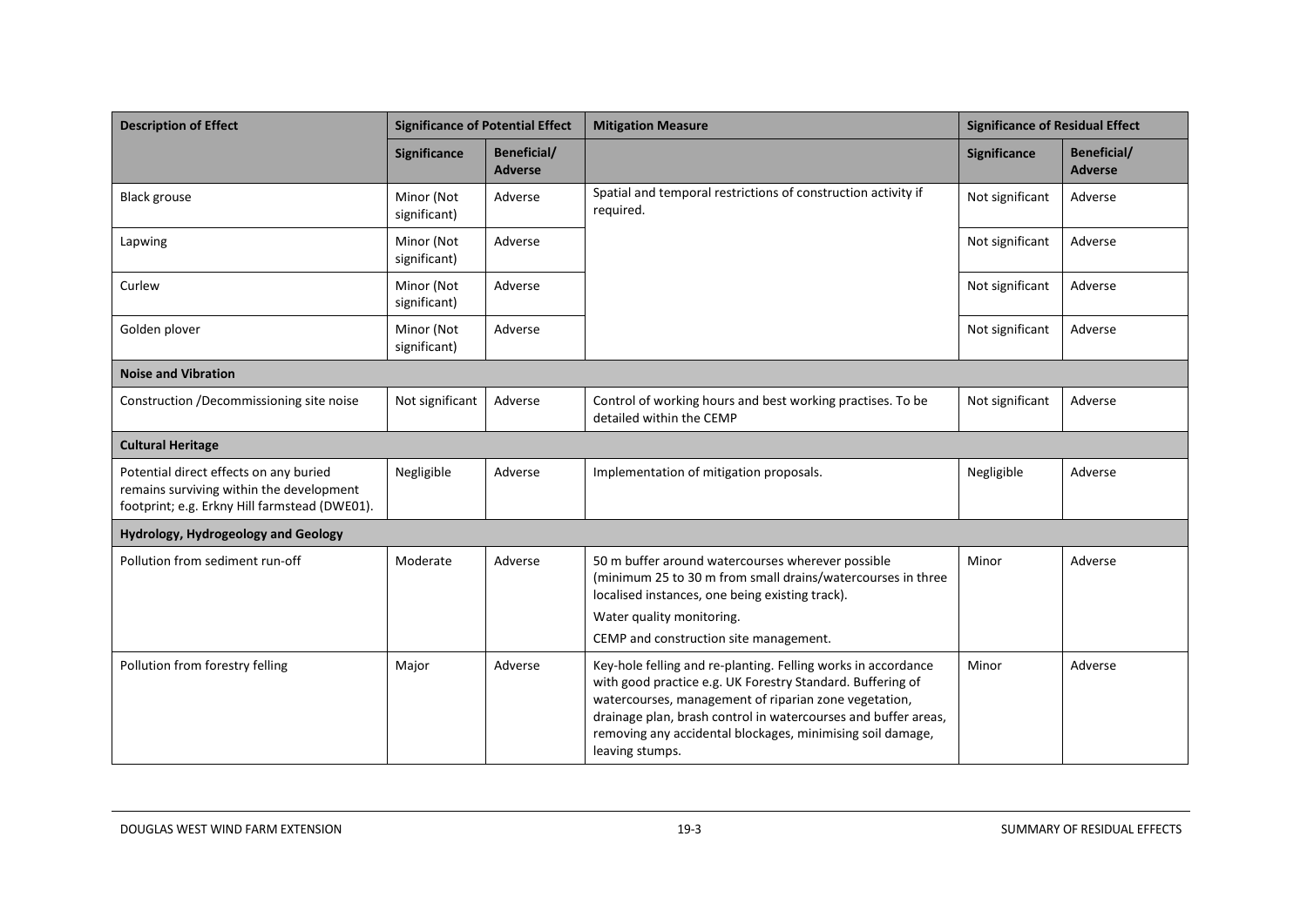| <b>Description of Effect</b>                     | <b>Significance of Potential Effect</b> |                               | <b>Mitigation Measure</b>                                                                                                                                                                                                                                                        | <b>Significance of Residual Effect</b> |                               |
|--------------------------------------------------|-----------------------------------------|-------------------------------|----------------------------------------------------------------------------------------------------------------------------------------------------------------------------------------------------------------------------------------------------------------------------------|----------------------------------------|-------------------------------|
|                                                  | Significance                            | Beneficial/<br><b>Adverse</b> |                                                                                                                                                                                                                                                                                  | <b>Significance</b>                    | Beneficial/<br><b>Adverse</b> |
| Changes to groundwater flow regime               | Minor                                   | Adverse                       | Pre-construction site investigation.<br>CEMP and construction site management.                                                                                                                                                                                                   | Negligible                             | Adverse                       |
| Removal of and impact on peat                    | Negligible                              | Adverse                       | Pre-construction site investigation.<br>Avoidance of peat for borrow pit excavations.<br>Micro-siting infrastructure where required and appropriate, if<br>unexpected deeper peat is identified.                                                                                 | Negligible                             | Adverse                       |
| Impact on downstream fluvial flood risk          | Major                                   | Adverse                       | Detailed Drainage Strategy to be developed and agreed with<br>SEPA and SLC. To detail drainage design to slow surface water<br>flows and ensure that run-off from hard surfaces will be<br>controlled.<br>Appropriate design of water crossings to maintain continuous<br>flows. | Negligible                             | Adverse                       |
| Pollution from chemical contaminated run-<br>off | Moderate                                | Adverse                       | 50 m buffer around watercourses wherever possible<br>(minimum 25 to 30 m from small drains/watercourses in three<br>localised instances, one being existing track).<br>Water quality monitoring.<br>CEMP and construction site management.                                       | Minor                                  | Adverse                       |
| Mobilisation of historical contamination         | Minor                                   | Adverse                       | Detailed ground investigations including testing of bing<br>material for suitability prior to its use in construction.                                                                                                                                                           | Negligible                             | Adverse                       |
| Loss of bank integrity                           | Major                                   | Adverse                       | CEMP and construction site management.                                                                                                                                                                                                                                           | Negligible                             | N/A                           |
| Pollution from foul drainage                     | Moderate                                | Adverse                       | 50 m buffer around watercourses wherever possible<br>(minimum 25 to 30 m from small drains/watercourses in three<br>localised instances, one being existing track).<br>Water quality monitoring.<br>CEMP and construction site management.                                       | Minor                                  | Adverse                       |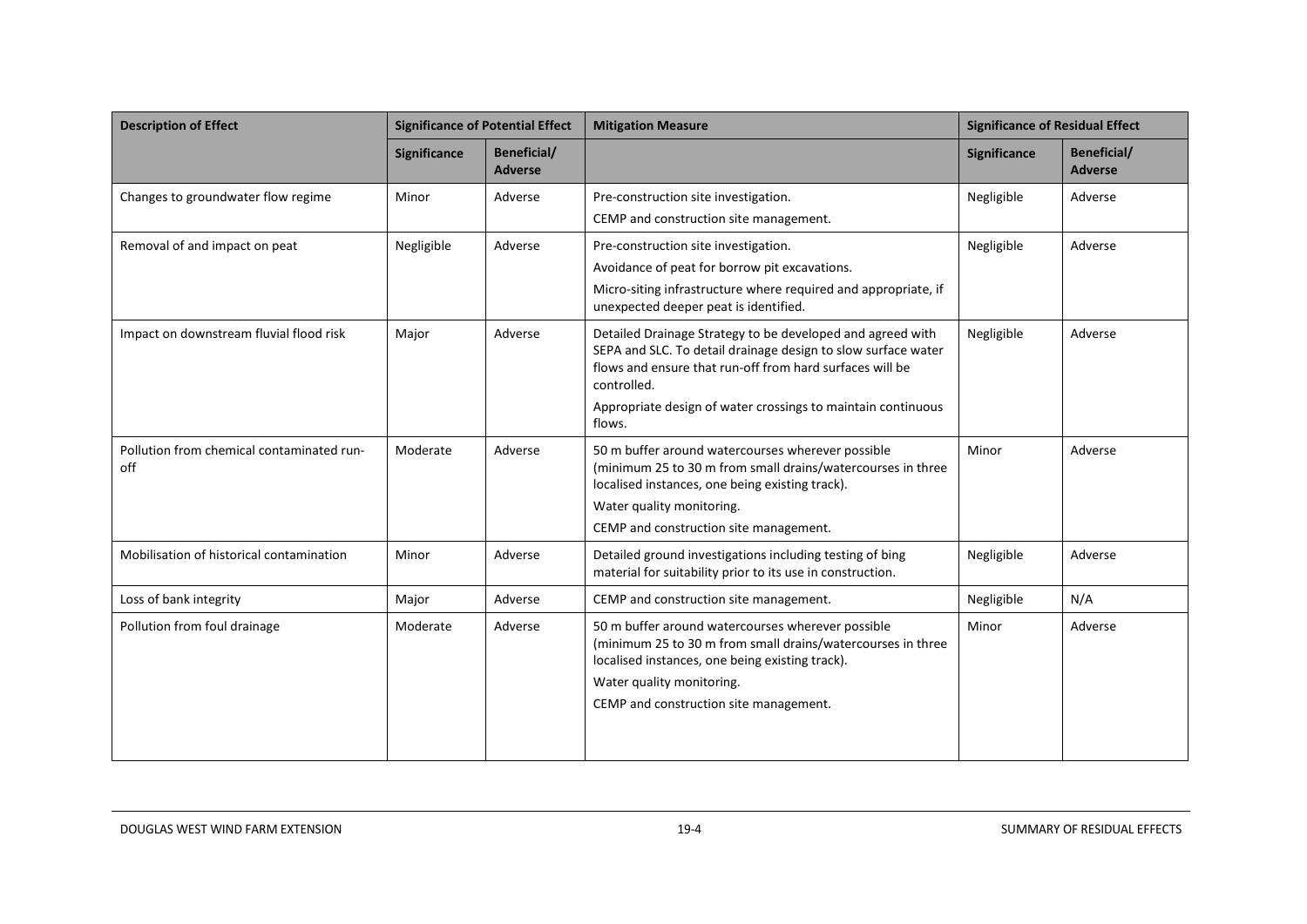| <b>Description of Effect</b>                                                                             | <b>Significance of Potential Effect</b> |                                      | <b>Mitigation Measure</b>                                                                                                                                                                                                                                                                 | <b>Significance of Residual Effect</b> |                                      |  |  |  |  |
|----------------------------------------------------------------------------------------------------------|-----------------------------------------|--------------------------------------|-------------------------------------------------------------------------------------------------------------------------------------------------------------------------------------------------------------------------------------------------------------------------------------------|----------------------------------------|--------------------------------------|--|--|--|--|
|                                                                                                          | Significance                            | <b>Beneficial/</b><br><b>Adverse</b> |                                                                                                                                                                                                                                                                                           | Significance                           | <b>Beneficial/</b><br><b>Adverse</b> |  |  |  |  |
| <b>Transport and Traffic</b>                                                                             |                                         |                                      |                                                                                                                                                                                                                                                                                           |                                        |                                      |  |  |  |  |
| Traffic impact during construction and<br>decommissioning                                                | Negligible                              | Adverse                              | None Proposed (but good practice measures would be<br>employed)                                                                                                                                                                                                                           | Negligible                             | Adverse                              |  |  |  |  |
| Socio-economics, Recreation and Tourism                                                                  |                                         |                                      |                                                                                                                                                                                                                                                                                           |                                        |                                      |  |  |  |  |
| Economic Impact of £15.9 million and 141<br>job years in South Lanarkshire                               | Minor                                   | Beneficial                           | n/a                                                                                                                                                                                                                                                                                       | Minor                                  | Beneficial                           |  |  |  |  |
| Economic impact of £42.8 million and 393<br>job years in Scotland                                        | Negligible                              | Beneficial                           | n/a                                                                                                                                                                                                                                                                                       | Negligible                             | <b>Beneficial</b>                    |  |  |  |  |
| Expenditure of construction workers in local<br>economy                                                  | Moderate                                | <b>Beneficial</b>                    | n/a                                                                                                                                                                                                                                                                                       | Moderate                               | <b>Beneficial</b>                    |  |  |  |  |
| Aviation, Radar and Telecommunication                                                                    |                                         |                                      |                                                                                                                                                                                                                                                                                           |                                        |                                      |  |  |  |  |
| Effects on aviation, radar and<br>telecommunication interests during<br>construction and decommissioning | Negligible                              | Neutral                              | Aviation lighting will be installed as soon as practicable on<br>erected turbines.                                                                                                                                                                                                        | Negligible                             | Neutral                              |  |  |  |  |
| <b>Shadow Flicker</b>                                                                                    |                                         |                                      |                                                                                                                                                                                                                                                                                           |                                        |                                      |  |  |  |  |
| No effects anticipated during construction or decommissioning.                                           |                                         |                                      |                                                                                                                                                                                                                                                                                           |                                        |                                      |  |  |  |  |
| <b>Forestry</b>                                                                                          |                                         |                                      |                                                                                                                                                                                                                                                                                           |                                        |                                      |  |  |  |  |
| Social Benefits of the Wind Farm Forest Plan                                                             | Negligible                              | Adverse                              | Implementation of Wind Farm Forest Plan - public access,<br>archaeological and landscape considerations are materially<br>changed from the baseline                                                                                                                                       | Negligible                             | Neutral                              |  |  |  |  |
| Economic Benefits of the Wind Farm Forest<br>Plan                                                        | Minor                                   | Beneficial                           | Implementation of Wind Farm Forest Plan and Compensatory<br>Planting to address reduced production - the loss of 33.08ha<br>of commercial woodland does not affect the economic<br>viability of the forest or the wider industry and is being<br>mitigated through compensatory planting. | Minor                                  | <b>Beneficial</b>                    |  |  |  |  |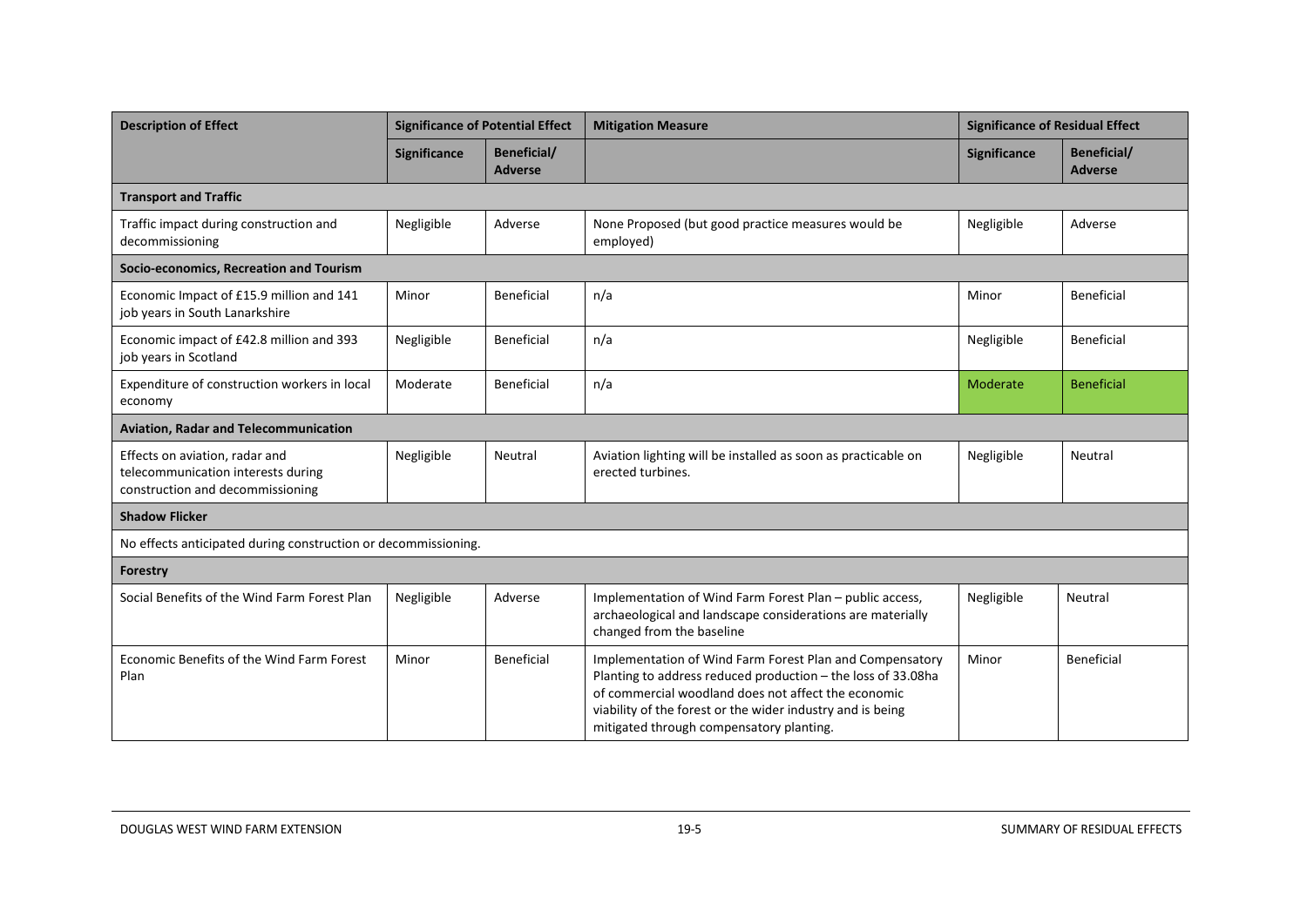| <b>Description of Effect</b>                           | <b>Significance of Potential Effect</b> |                               | <b>Mitigation Measure</b>                                                                                                                                                                                                                        | <b>Significance of Residual Effect</b> |                               |
|--------------------------------------------------------|-----------------------------------------|-------------------------------|--------------------------------------------------------------------------------------------------------------------------------------------------------------------------------------------------------------------------------------------------|----------------------------------------|-------------------------------|
|                                                        | Significance                            | Beneficial/<br><b>Adverse</b> |                                                                                                                                                                                                                                                  | Significance                           | Beneficial/<br><b>Adverse</b> |
| Environmental Benefits of the Wind Farm<br>Forest Plan | Minor                                   | Beneficial                    | Implementation of Wind Farm Forest Plan and Compensatory<br>Planting to address woodland loss - minimal loss of woodland<br>cover (33.08ha) which is mitigated through compensatory<br>planting and the generation of 78 MW of renewable energy. | Minor                                  | Beneficial                    |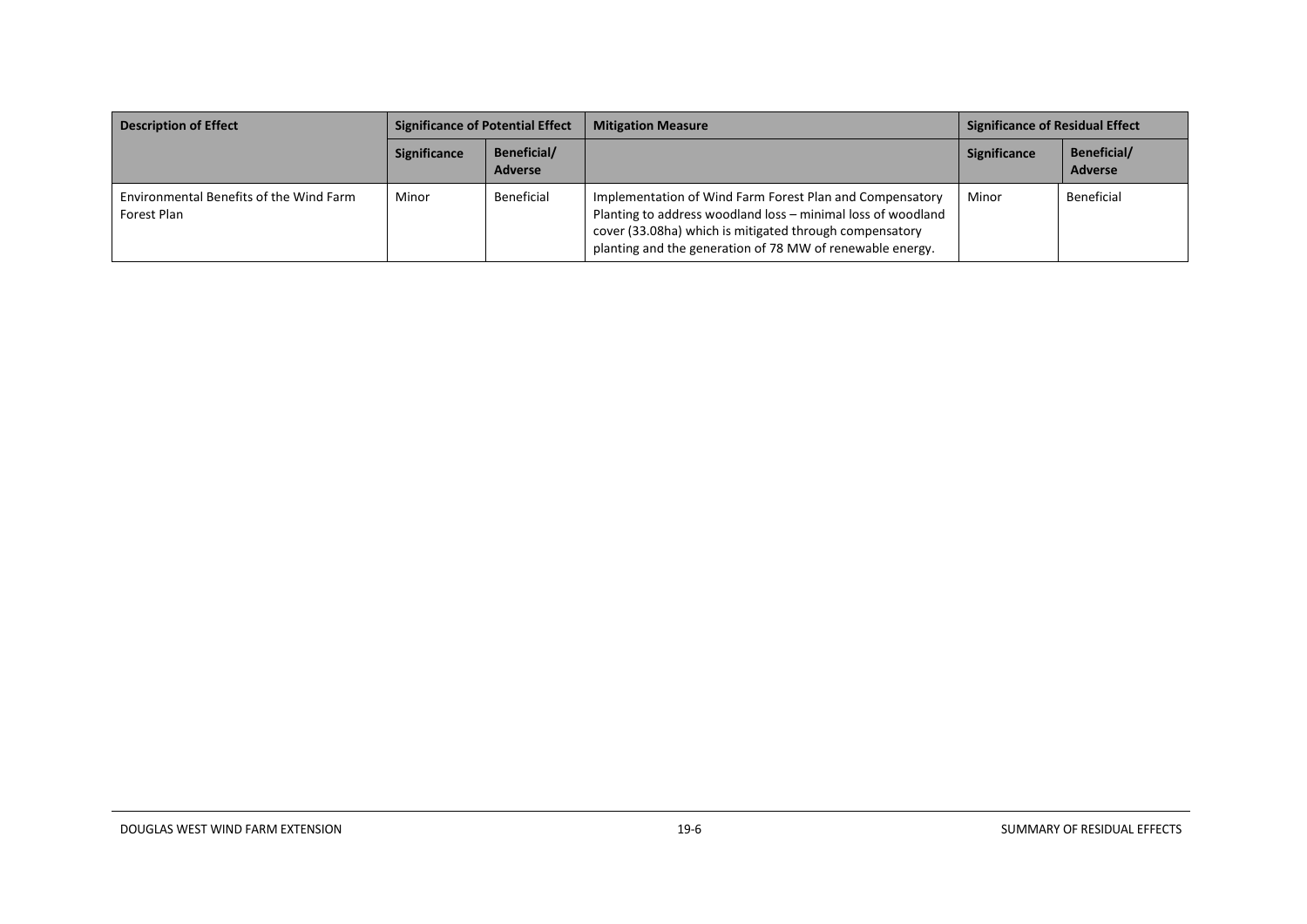### **Table 19.2 - Summary of Residual Effects – Operation**

<span id="page-8-0"></span>

| <b>Description of Effect</b>                                                                                          | <b>Significance of Potential Effect</b> |                               | <b>Mitigation Measure</b>                                                                                      | <b>Significance of Residual Effect</b>      |                               |  |  |
|-----------------------------------------------------------------------------------------------------------------------|-----------------------------------------|-------------------------------|----------------------------------------------------------------------------------------------------------------|---------------------------------------------|-------------------------------|--|--|
|                                                                                                                       | Significance                            | Beneficial/<br><b>Adverse</b> |                                                                                                                | Significance                                | Beneficial/<br><b>Adverse</b> |  |  |
| Landscape and Visual (Bold text indicates a Significant Effect)                                                       |                                         |                               |                                                                                                                |                                             |                               |  |  |
| <b>Designated Landscapes</b>                                                                                          |                                         |                               |                                                                                                                |                                             |                               |  |  |
| Douglas Valley Special<br>Landscape Area (overall)                                                                    | Moderate                                | Adverse                       | No additional mitigation - consideration of landscape and visual<br>matters was inherent in the design process | <b>Moderate</b>                             | Adverse                       |  |  |
| Landscape Character - Types in which the Turbines are located                                                         |                                         |                               |                                                                                                                |                                             |                               |  |  |
| 7A. Rolling Moorland Forestry                                                                                         | Major/ moderate                         | Adverse                       | No additional mitigation - consideration of landscape and visual matters<br>was inherent in the design process | Major/ moderate                             | <b>Adverse</b>                |  |  |
| (within 2 km and beyond 2 km)                                                                                         | Minor                                   | Adverse                       |                                                                                                                | Minor                                       | Adverse                       |  |  |
| Landscape Character - Types within 10km                                                                               |                                         |                               |                                                                                                                |                                             |                               |  |  |
| 7. Rolling Moorland / 8. Upland<br><b>River Valley</b>                                                                | Major/ moderate<br>to minor             | Adverse                       | No additional mitigation - consideration of landscape and visual matters<br>was inherent in the design process | Major/ moderate<br>to minor                 | <b>Adverse</b>                |  |  |
| 5. Plateau Farmland / 6.<br>Plateau Moorland                                                                          | Moderate to<br>Minor                    | Adverse                       |                                                                                                                | <b>Moderate to Minor</b>                    | <b>Adverse</b>                |  |  |
| 8A. Upland River Valley Incised<br>/ 10. Upland River Valley (East<br>Ayrshire)                                       | Moderate to<br>Moderate/Minor           | Adverse                       |                                                                                                                | <b>Moderate to</b><br><b>Moderate/Minor</b> | Adverse                       |  |  |
| 7B. Rolling Moorland Windfarm<br>/ 5B. Plateau Farmland<br>Opencast Mining/ 18a. Plateau<br>Moorlands (East Ayrshire) | Moderate/Minor                          | Adverse                       |                                                                                                                | Moderate/Minor                              | Adverse                       |  |  |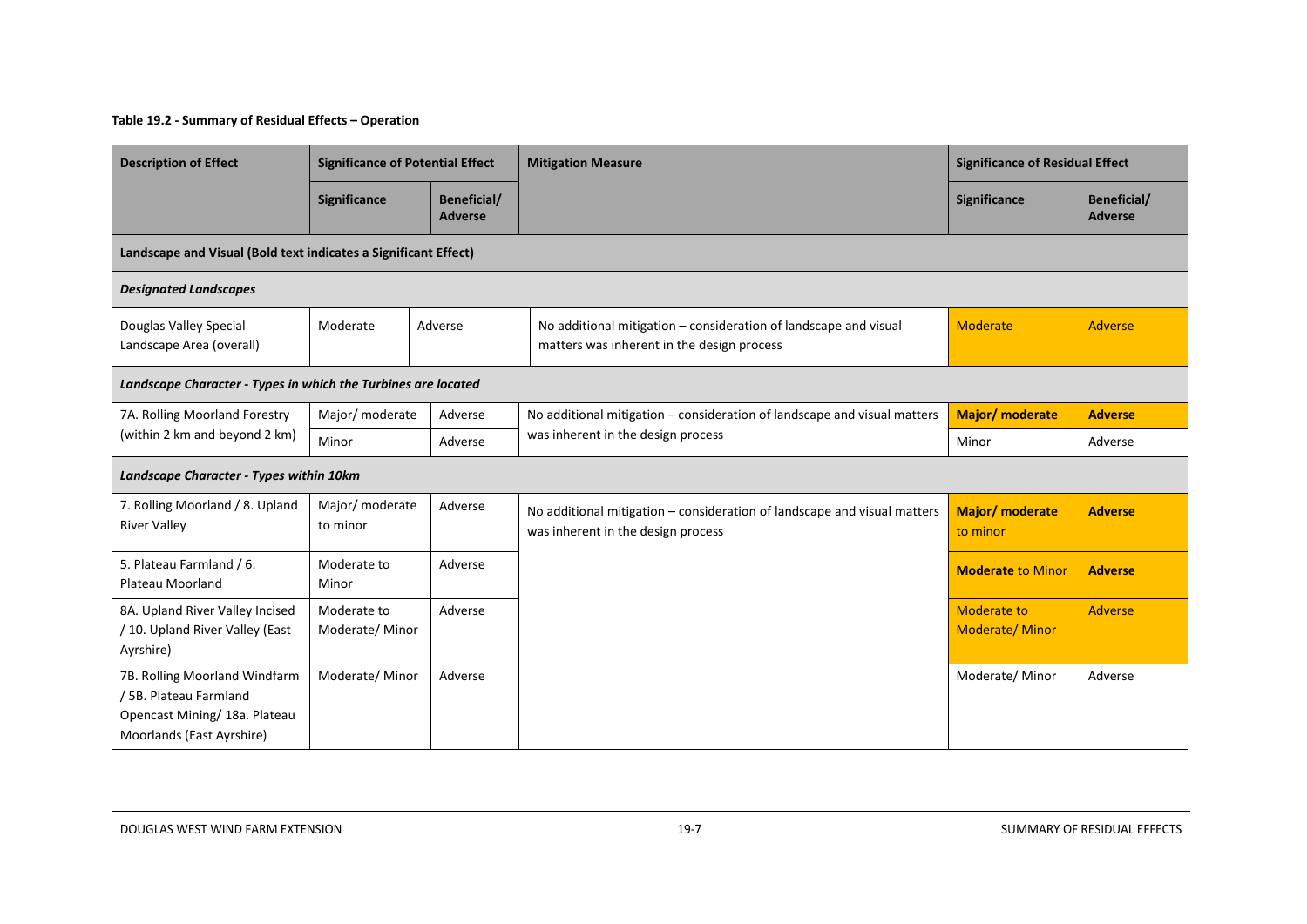| <b>Description of Effect</b>                                                           | <b>Significance of Potential Effect</b> |                               | <b>Mitigation Measure</b>                                                | <b>Significance of Residual Effect</b>        |                               |
|----------------------------------------------------------------------------------------|-----------------------------------------|-------------------------------|--------------------------------------------------------------------------|-----------------------------------------------|-------------------------------|
|                                                                                        | Significance                            | Beneficial/<br><b>Adverse</b> |                                                                          | Significance                                  | Beneficial/<br><b>Adverse</b> |
| 9. Broad Valley Uplands / 10.<br>Foothills                                             | Minor                                   | Adverse                       |                                                                          | Minor                                         | Adverse                       |
| Landscape Character - Types between 10km and 15km                                      |                                         |                               |                                                                          |                                               |                               |
| 11. Prominent Isolated Hills                                                           | Moderate                                | Adverse                       | No additional mitigation - consideration of landscape and visual matters | <b>Moderate</b>                               | Adverse                       |
| 4. Rolling Farmland / LCT 13.<br>Southern Uplands / 13C.<br>Southern Uplands Leadhills | Minor                                   | Adverse                       | was inherent in the design process                                       | Minor                                         | Adverse                       |
| 19. Southern Uplands<br>(Dumfries and Galloway)                                        | Negligible                              | Neutral                       |                                                                          | Negligible                                    | Neutral                       |
| <b>Visual Receptors</b>                                                                |                                         |                               |                                                                          |                                               |                               |
| Assessment Viewpoint 1                                                                 | Major                                   | Adverse                       | No additional mitigation - consideration of landscape and visual matters | <b>Major</b>                                  | <b>Adverse</b>                |
| Assessment Viewpoints - 2 / 3 /<br>$4/5/9/16$ and 17.                                  | Moderate                                | Adverse                       | was inherent in the design process                                       | <b>Moderate</b>                               | <b>Adverse</b>                |
| Assessment Viewpoints 6 / 7 /<br>10/12/13 and 15.                                      | Moderate                                | Adverse                       |                                                                          | Moderate                                      | Adverse                       |
| Assessment Viewpoint 11.                                                               | Moderate to<br>Moderate / Minor         | Adverse                       |                                                                          | <b>Moderate to</b><br><b>Moderate / Minor</b> | Adverse                       |
| Assessment Viewpoint 8.                                                                | Moderate/Minor                          | Adverse                       |                                                                          | Moderate/Minor                                | Adverse                       |
| Assessment Viewpoint 14.                                                               | Minor to No<br>effect                   | Adverse                       |                                                                          | Minor to No effect                            | Adverse                       |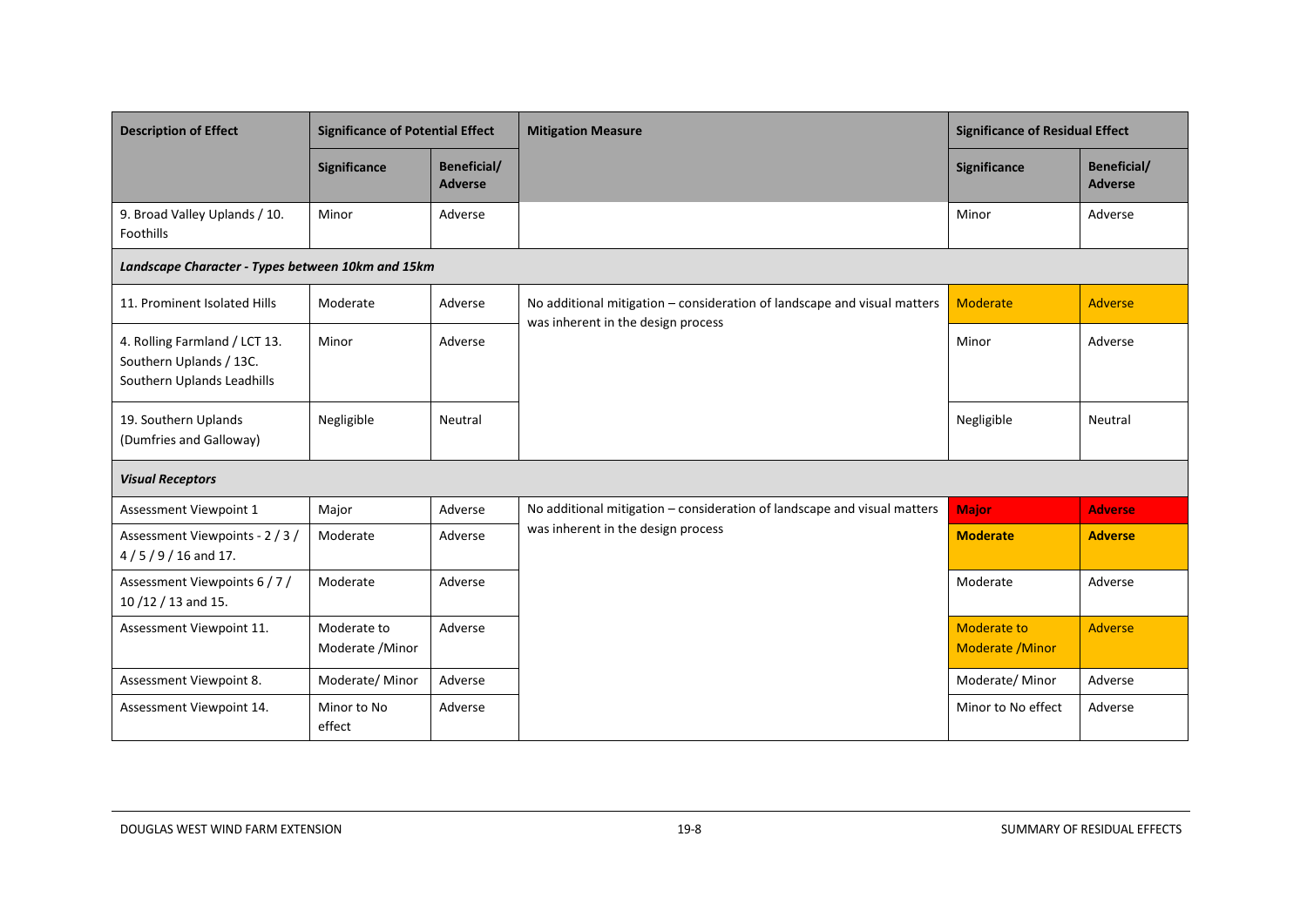| <b>Description of Effect</b>                                                                                        | <b>Significance of Potential Effect</b>                                                                                            |                               | <b>Mitigation Measure</b>                                                                                      | <b>Significance of Residual Effect</b>                                                                                                                   |                                      |
|---------------------------------------------------------------------------------------------------------------------|------------------------------------------------------------------------------------------------------------------------------------|-------------------------------|----------------------------------------------------------------------------------------------------------------|----------------------------------------------------------------------------------------------------------------------------------------------------------|--------------------------------------|
|                                                                                                                     | Significance                                                                                                                       | Beneficial/<br><b>Adverse</b> |                                                                                                                | <b>Significance</b>                                                                                                                                      | <b>Beneficial/</b><br><b>Adverse</b> |
| Residential properties<br>$(1, 2, 6 - 9$ and $12)$                                                                  | Major to<br>Moderate                                                                                                               | Adverse                       | No additional mitigation - consideration of landscape and visual matters<br>was inherent in the design process | <b>Major to Moderate</b>                                                                                                                                 | <b>Adverse</b>                       |
| Residential properties<br>$(3-5, 10-11)$                                                                            | Moderate to<br>Moderate/ Minor                                                                                                     | Adverse                       |                                                                                                                | Moderate to<br>Moderate/Minor                                                                                                                            | Adverse                              |
| Settlements between 2km and<br>5km (Douglas / Coalburn)                                                             | Moderate to<br>Major                                                                                                               | Adverse                       |                                                                                                                | <b>Moderate to Major</b>                                                                                                                                 | <b>Adverse</b>                       |
| Settlements between 5 and<br>10km.                                                                                  | Moderate to<br>Minor                                                                                                               | Adverse                       |                                                                                                                | <b>Moderate to Minor</b>                                                                                                                                 | <b>Adverse</b>                       |
| Settlements beyond 10km                                                                                             | Moderate/ Minor                                                                                                                    | Adverse                       |                                                                                                                | Moderate/Minor                                                                                                                                           | Adverse                              |
| Roads and Railways                                                                                                  | Significant effects<br>limited to the<br>section of the A70<br>within up to 3 km<br>to 4 km.                                       | Adverse                       | No additional mitigation - consideration of landscape and visual matters<br>was inherent in the design process | <b>Significant effects</b><br>limited to the<br>section of the A70<br>within up to 3km to<br>4km.                                                        | Adverse                              |
| Footpaths and Cycleways                                                                                             | Significant effects<br>limited to Core<br>Paths,<br><b>Aspirational Core</b><br>Paths and Wider<br>Network paths<br>within 2.5 km. | Adverse                       | No additional mitigation - consideration of landscape and visual matters<br>was inherent in the design process | <b>Significant effects</b><br><b>limited to Core</b><br><b>Paths, Aspirational</b><br><b>Core Paths and</b><br><b>Wider Network</b><br>paths within 2km. | <b>Adverse</b>                       |
| <b>Local Centres of Recreational</b><br><b>Activity (Douglas Policy</b><br>Gorunds & Former Dalquhandy<br>Opencast) | Moderate to<br>Major                                                                                                               | Adverse                       | No additional mitigation - consideration of landscape and visual matters<br>was inherent in the design process | <b>Moderate to Major</b>                                                                                                                                 | Adverse                              |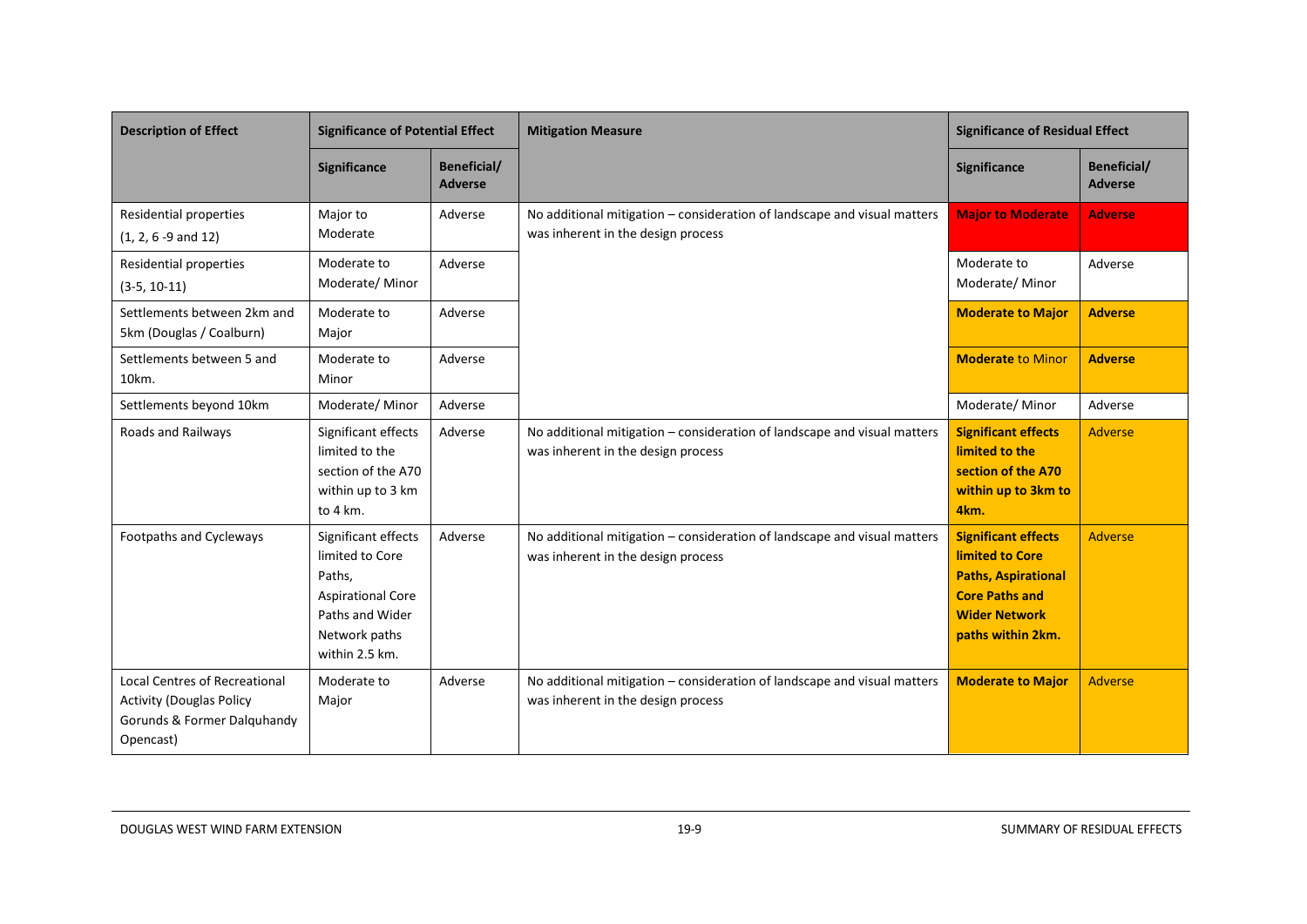| <b>Description of Effect</b>           | <b>Significance of Potential Effect</b> |                               | <b>Mitigation Measure</b>                                                        | <b>Significance of Residual Effect</b> |                               |  |  |  |
|----------------------------------------|-----------------------------------------|-------------------------------|----------------------------------------------------------------------------------|----------------------------------------|-------------------------------|--|--|--|
|                                        | Significance                            | Beneficial/<br><b>Adverse</b> |                                                                                  | Significance                           | Beneficial/<br><b>Adverse</b> |  |  |  |
| <b>Ecology and Nature Conservation</b> |                                         |                               |                                                                                  |                                        |                               |  |  |  |
| Nyctalus bats: collision risk          | Moderate                                | Adverse                       | Post-construction monitoring                                                     | Minor                                  | Adverse                       |  |  |  |
| Pipistrelle bats: collision risk       | Minor                                   | Adverse                       | Minimum turbine set-back distance of >50 m from blade tip to<br>plantation edge. | Minor                                  | Adverse                       |  |  |  |
| Ornithology                            |                                         |                               |                                                                                  |                                        |                               |  |  |  |
| <b>Displacement</b>                    |                                         |                               |                                                                                  |                                        |                               |  |  |  |
| Whooper swan                           | Minor                                   | Adverse                       | None required                                                                    | Minor                                  | Adverse                       |  |  |  |
| Pink-footed goose                      | Minor                                   | Adverse                       |                                                                                  | Minor                                  | Adverse                       |  |  |  |
| Greylag goose                          | Minor                                   | Adverse                       |                                                                                  | Minor                                  | Adverse                       |  |  |  |
| Goshawk                                | Minor                                   | Adverse                       |                                                                                  | Minor                                  | Adverse                       |  |  |  |
| <b>Black grouse</b>                    | Minor                                   | Adverse                       |                                                                                  | Minor                                  | Adverse                       |  |  |  |
| Lapwing                                | Minor                                   | Adverse                       |                                                                                  | Minor                                  | Adverse                       |  |  |  |
| Curlew                                 | Minor                                   | Adverse                       |                                                                                  | Minor                                  | Adverse                       |  |  |  |
| Golden plover                          | Minor                                   | Adverse                       |                                                                                  | Minor                                  | Adverse                       |  |  |  |
| <b>Collision Risk</b>                  |                                         |                               |                                                                                  |                                        |                               |  |  |  |
| Whooper swan                           | Negligible                              | Adverse                       | None required                                                                    | Negligible                             | Adverse                       |  |  |  |
| Pink-footed goose                      | Negligible                              | Adverse                       |                                                                                  | Negligible                             | Adverse                       |  |  |  |
| Greylag goose                          | Negligible                              | Adverse                       |                                                                                  | Negligible                             | Adverse                       |  |  |  |
| Goshawk                                | Negligible                              | Adverse                       |                                                                                  | Negligible                             | Adverse                       |  |  |  |
| <b>Black grouse</b>                    | Negligible                              | Adverse                       |                                                                                  | Negligible                             | Adverse                       |  |  |  |
| Lapwing                                | Minor                                   | Adverse                       |                                                                                  | Minor                                  | Adverse                       |  |  |  |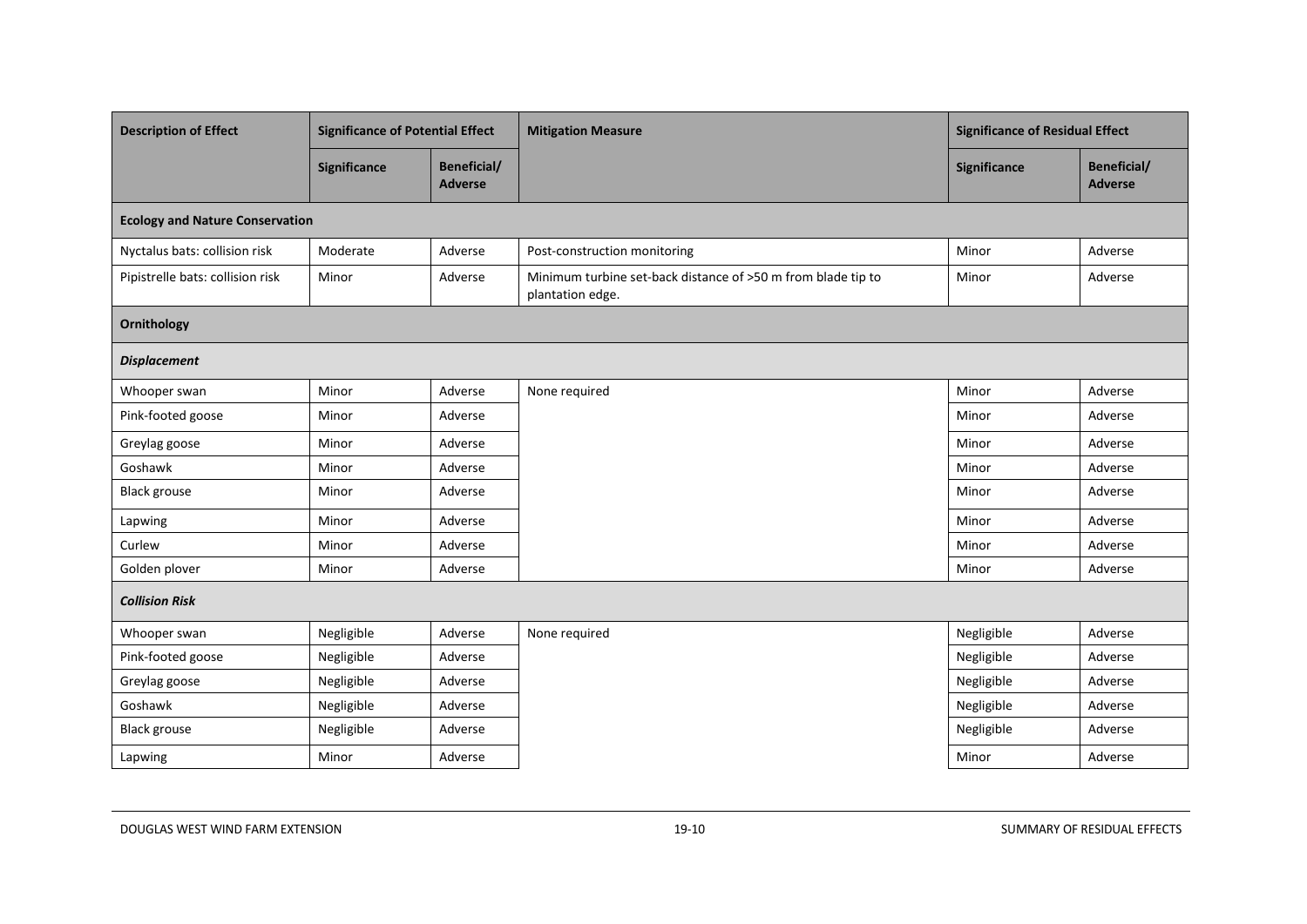| <b>Description of Effect</b>                                                                                   | <b>Significance of Potential Effect</b> |                               | <b>Mitigation Measure</b>                                                                                                                                           | <b>Significance of Residual Effect</b> |                               |
|----------------------------------------------------------------------------------------------------------------|-----------------------------------------|-------------------------------|---------------------------------------------------------------------------------------------------------------------------------------------------------------------|----------------------------------------|-------------------------------|
|                                                                                                                | Significance                            | Beneficial/<br><b>Adverse</b> |                                                                                                                                                                     | Significance                           | Beneficial/<br><b>Adverse</b> |
| Curlew                                                                                                         | Minor                                   | Adverse                       |                                                                                                                                                                     | Minor                                  | Adverse                       |
| Golden plover                                                                                                  | Minor                                   | Adverse                       |                                                                                                                                                                     | Minor                                  | Adverse                       |
| <b>Lighting Effects</b>                                                                                        |                                         |                               |                                                                                                                                                                     |                                        |                               |
| All IOFs                                                                                                       | Minor (Not<br>significant)              | Adverse                       | None required                                                                                                                                                       | Not significant                        | Adverse                       |
| <b>Noise and Vibration</b>                                                                                     |                                         |                               |                                                                                                                                                                     |                                        |                               |
| Operational noise                                                                                              | Minor                                   | Adverse                       | Operational monitoring to ensure compliance, with the option of<br>selective constraint of turbine operation if found to be a requirement.                          | Minor                                  | Adverse                       |
| <b>Cultural Heritage</b>                                                                                       |                                         |                               |                                                                                                                                                                     |                                        |                               |
| Effect on the setting of St<br>Bride's Chapel (LB1490) and St<br>Bride's Church (SM90265)<br>during operation. | Moderate                                | Adverse                       | No practical mitigation. (Noted that this effect reduces to a non-<br>significant level in cumulative scenario 1.)                                                  | <b>Moderate</b>                        | <b>Adverse</b>                |
| Effect on the setting of Douglas<br>castle (LB1449) during<br>operation.                                       | Minor                                   | Adverse                       | No mitigation necessary.                                                                                                                                            | Minor                                  | Adverse                       |
| Effects on settings of other<br>designated heritage assets in<br>the wider landscape during<br>operation.      | Minor / Negligible                      | Adverse                       | No mitigation necessary.                                                                                                                                            | Minor / Negligible                     | Adverse                       |
| Hydrology, Hydrogeology and Geology                                                                            |                                         |                               |                                                                                                                                                                     |                                        |                               |
| Surface water drainage<br>including downstream flood<br>risk                                                   | Major                                   | Adverse                       | 50 m buffer around watercourses wherever possible (minimum 25 to<br>30 m from small drains/watercourses in three localised instances, one<br>being existing track). | Negligible                             | Adverse                       |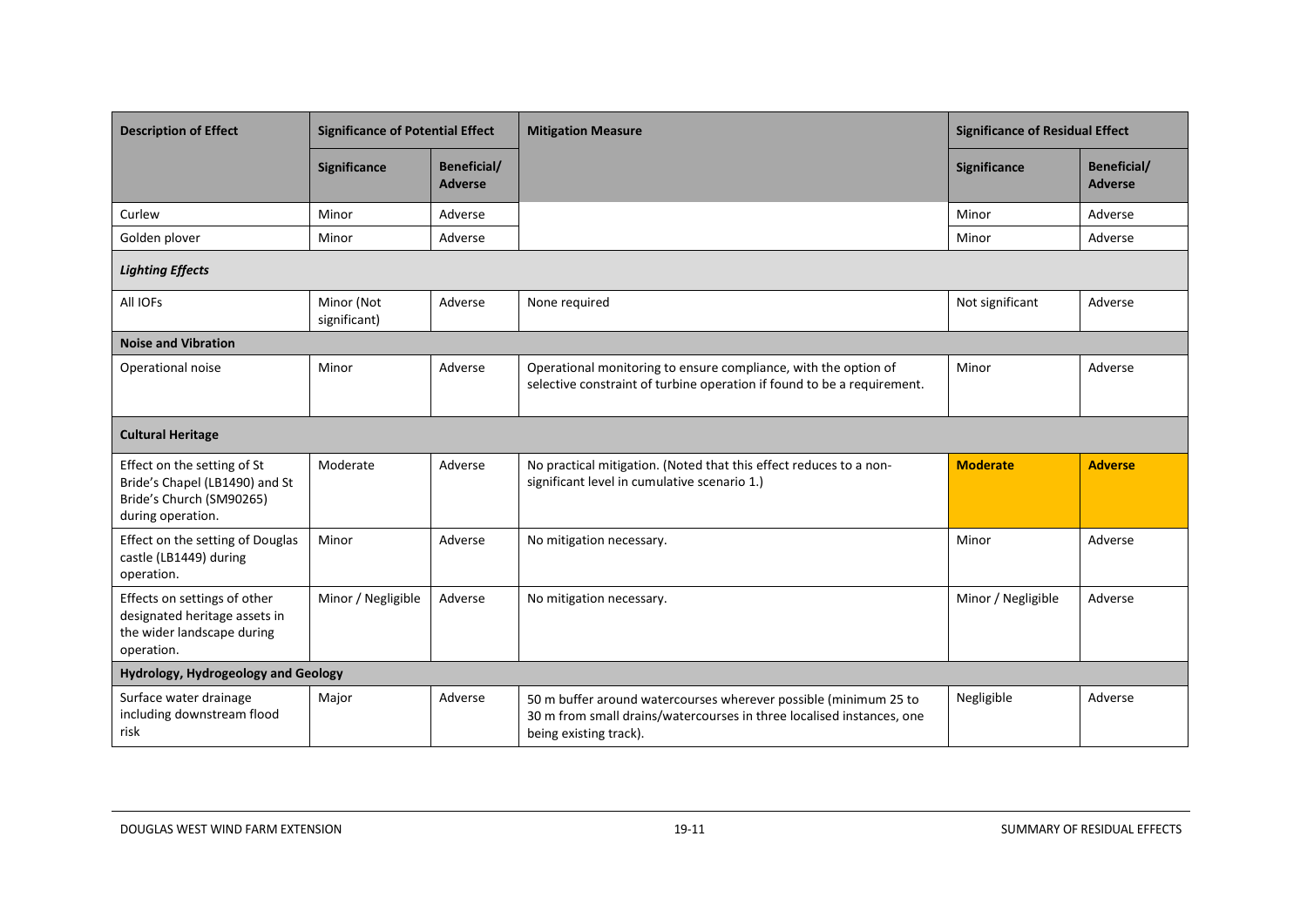| <b>Description of Effect</b>                                                 | <b>Significance of Potential Effect</b> |                               | <b>Mitigation Measure</b>                                                                                                                                                                                                                                                  | <b>Significance of Residual Effect</b> |                               |  |  |
|------------------------------------------------------------------------------|-----------------------------------------|-------------------------------|----------------------------------------------------------------------------------------------------------------------------------------------------------------------------------------------------------------------------------------------------------------------------|----------------------------------------|-------------------------------|--|--|
|                                                                              | Significance                            | Beneficial/<br><b>Adverse</b> |                                                                                                                                                                                                                                                                            | Significance                           | Beneficial/<br><b>Adverse</b> |  |  |
|                                                                              |                                         |                               | Detailed Drainage Strategy to be developed and agreed with SEPA and<br>SLC. To detail drainage design to slow surface water flows and ensure<br>that run-off from hard surfaces will be controlled.<br>Appropriate design of water crossings to maintain continuous flows. |                                        |                               |  |  |
| Alteration to fluvial<br>geomorphology                                       | Moderate                                | Adverse                       | Appropriately designed drainage and watercourse crossings.                                                                                                                                                                                                                 | Negligible                             | Adverse                       |  |  |
| <b>Transport and Traffic</b>                                                 |                                         |                               |                                                                                                                                                                                                                                                                            |                                        |                               |  |  |
| Traffic impact during operation                                              | Negligible                              | Adverse                       | Construction Traffic Management Plan (CTMP) proposed.                                                                                                                                                                                                                      | Negligible                             | Adverse                       |  |  |
| Socio-economics, Recreation and Tourism                                      |                                         |                               |                                                                                                                                                                                                                                                                            |                                        |                               |  |  |
| Annual economic impact of<br>£0.7 million and 5 jobs in South<br>Lanarkshire | Negligible                              | Beneficial                    | n/a                                                                                                                                                                                                                                                                        | Negligible                             | Beneficial                    |  |  |
| Annual economic impact of<br>£1.0 million and 8 jobs in<br>Scotland          | Negligible                              | Beneficial                    | n/a                                                                                                                                                                                                                                                                        | Negligible                             | Beneficial                    |  |  |
| Revenue from shared<br>ownership opportunity                                 | Moderate                                | <b>Beneficial</b>             | n/a                                                                                                                                                                                                                                                                        | <b>Moderate</b>                        | <b>Beneficial</b>             |  |  |
| Payment of an estimated £0.8<br>million in Non-Domestic Rates                | Negligible                              | Beneficial                    | n/a                                                                                                                                                                                                                                                                        | Negligible                             | Beneficial                    |  |  |
| Effect on tourism assets                                                     | Negligible                              | Adverse                       | n/a                                                                                                                                                                                                                                                                        | Negligible                             | Adverse                       |  |  |
| Effect on accommodation<br>providers                                         | Negligible                              | Adverse                       | n/a                                                                                                                                                                                                                                                                        | Negligible                             | Adverse                       |  |  |
| Effect on tourism routes                                                     | Negligible                              | Adverse                       | n/a                                                                                                                                                                                                                                                                        | Negligible                             | Adverse                       |  |  |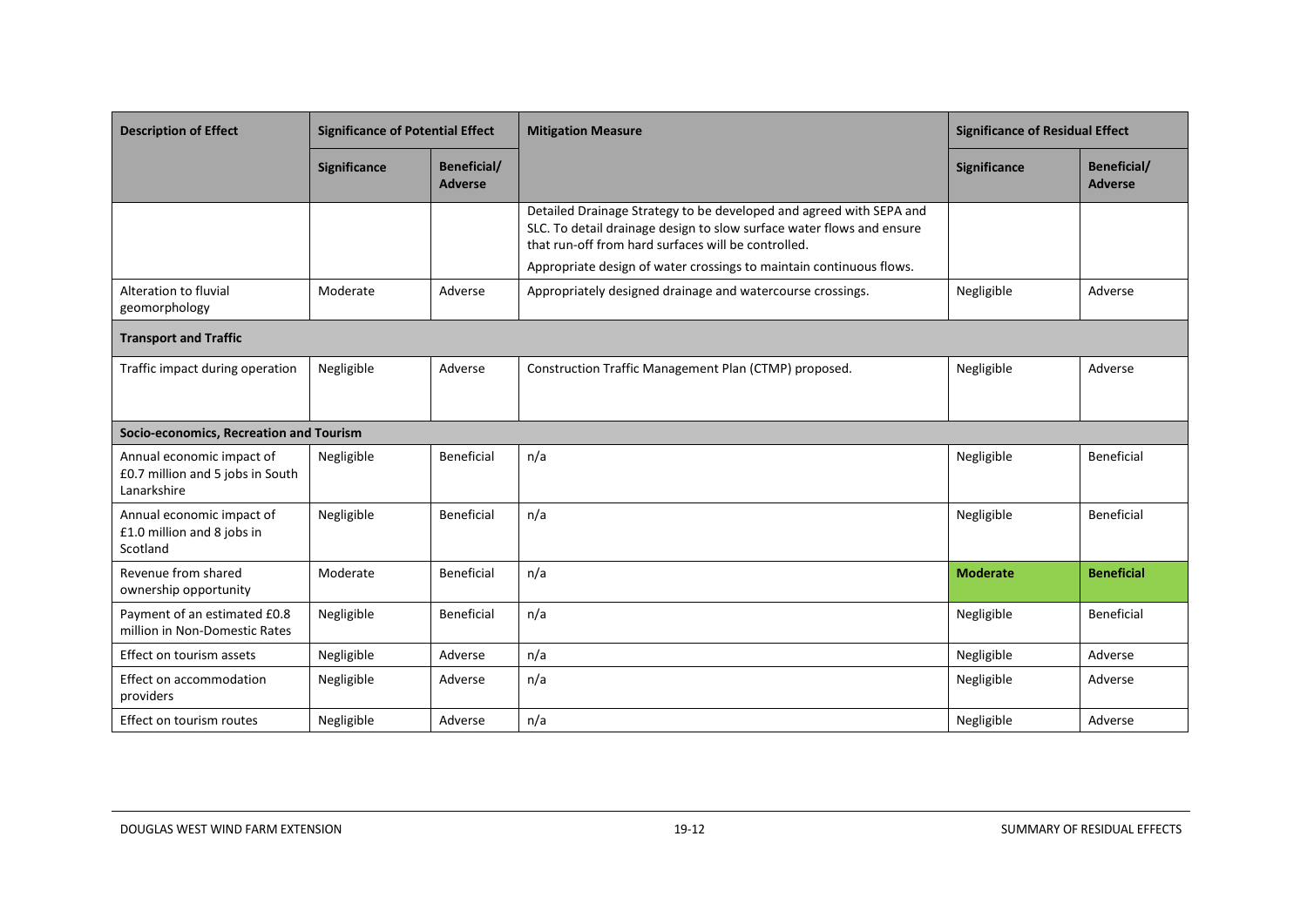| <b>Description of Effect</b>                                                         | <b>Significance of Potential Effect</b> |                                      | <b>Mitigation Measure</b>                                                                 | <b>Significance of Residual Effect</b> |                                      |
|--------------------------------------------------------------------------------------|-----------------------------------------|--------------------------------------|-------------------------------------------------------------------------------------------|----------------------------------------|--------------------------------------|
|                                                                                      | Significance                            | <b>Beneficial/</b><br><b>Adverse</b> |                                                                                           | Significance                           | <b>Beneficial/</b><br><b>Adverse</b> |
| Effect of proposed investment<br>in tourism infrastructure                           | Moderate                                | Beneficial                           | n/a                                                                                       | <b>Moderate</b>                        | <b>Beneficial</b>                    |
| Effect on proposed investment<br>in path network                                     | Moderate                                | <b>Beneficial</b>                    | n/a                                                                                       | <b>Moderate</b>                        | <b>Beneficial</b>                    |
| <b>Aviation, Radar and Telecommunications</b>                                        |                                         |                                      |                                                                                           |                                        |                                      |
| Effects on telecommunications<br>and TV reception during the<br>operational period   | Negligible                              | Neutral                              | None required                                                                             | Negligible                             | Neutral                              |
| Effects on MoD low flying<br>interests during the operational<br>period              | Negligible                              | Neutral                              | Aviation lighting will be installed.                                                      | Negligible                             | Neutral                              |
| Effects on NATS infrastructure<br>during the operational period                      | Major                                   | Adverse                              | Mitigation measure agreed between the Applicant and NATS                                  | Negligible                             | Neutral                              |
| <b>Effects on Glasgow Airport</b><br>infrastructure during the<br>operational period | Major                                   | Adverse                              | Mitigation measure agreed between the Applicant and Glasgow Airport                       | Negligible                             | Neutral                              |
| <b>Shadow Flicker</b>                                                                |                                         |                                      |                                                                                           |                                        |                                      |
| Shadow Flicker effects on 3<br>nearby residential receptors                          | Negligible                              | Adverse                              | Installation of a Shadow Flicker Protocol to be agreed with South<br>Lanarkshire Council. | Negligible                             | Adverse                              |
| Forestry                                                                             |                                         |                                      |                                                                                           |                                        |                                      |
| No effects anticipated during operation.                                             |                                         |                                      |                                                                                           |                                        |                                      |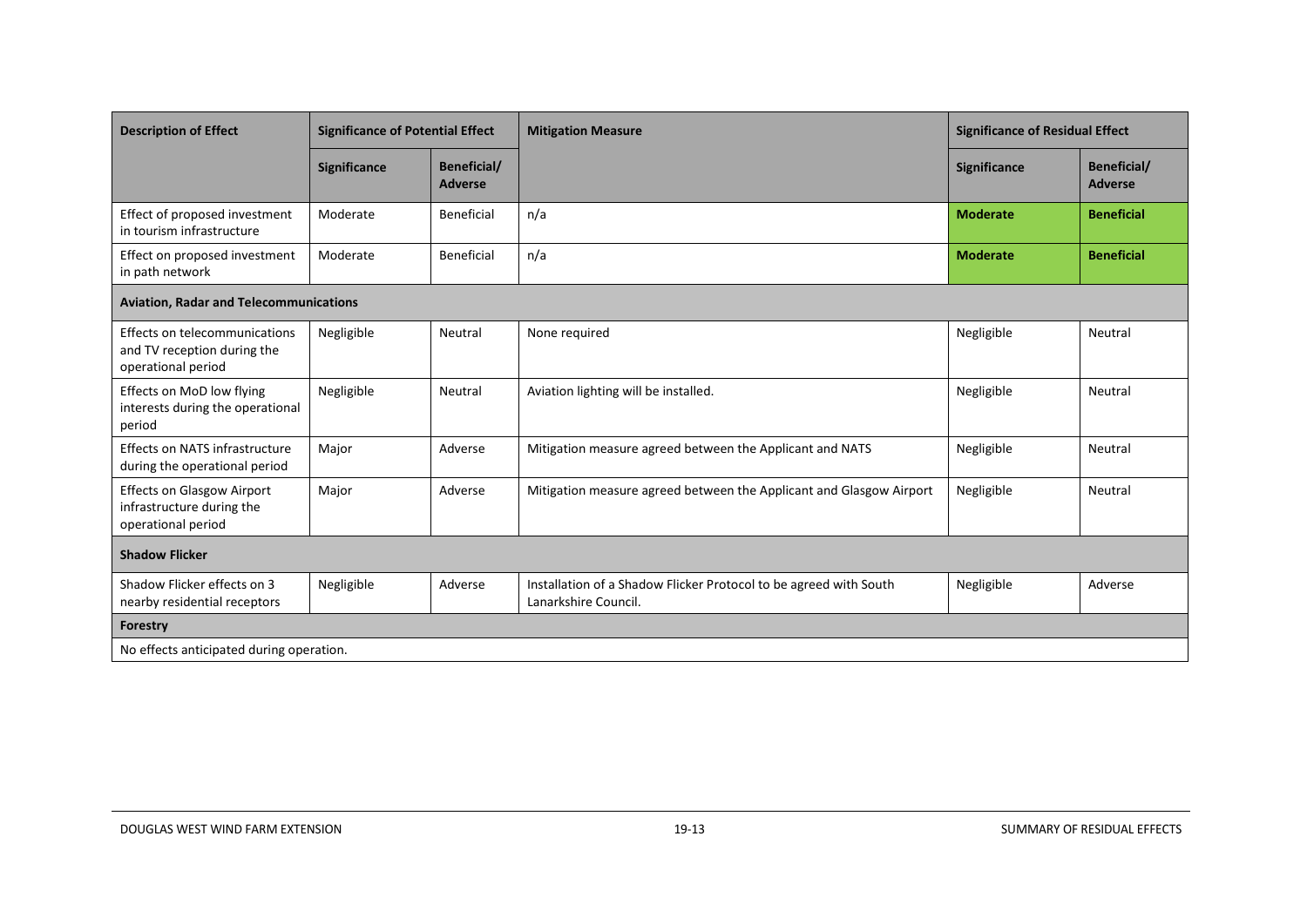#### **Table 19.3 – Cumulative Effects**

<span id="page-15-0"></span>

| <b>Construction, Operation</b><br>or Decommissioning of<br>the Proposed<br><b>Development</b> | <b>Description of Effect</b>                                                                                                                                                                                                                                                                                                                                                                                                                                                                                                                                                                                                                                            | <b>Proposed, Consented and Operational Developments</b> | <b>Significance</b> | <b>Beneficial/ Adverse</b> |  |
|-----------------------------------------------------------------------------------------------|-------------------------------------------------------------------------------------------------------------------------------------------------------------------------------------------------------------------------------------------------------------------------------------------------------------------------------------------------------------------------------------------------------------------------------------------------------------------------------------------------------------------------------------------------------------------------------------------------------------------------------------------------------------------------|---------------------------------------------------------|---------------------|----------------------------|--|
| <b>Landscape and Visual</b>                                                                   |                                                                                                                                                                                                                                                                                                                                                                                                                                                                                                                                                                                                                                                                         |                                                         |                     |                            |  |
| Scenario 1                                                                                    |                                                                                                                                                                                                                                                                                                                                                                                                                                                                                                                                                                                                                                                                         |                                                         |                     |                            |  |
| Landscape Character                                                                           | In this first cumulative scenario the character of the landscape context within which the Proposed Development is located would be markedly different. With<br>reference to the typologies referred to in the SLLCSWE, these schemes collectively create a 'wind turbine landscape' which would extend over the character<br>type within which the Proposed Development is located and others in the locality of the site. In this context, the introduction of the Proposed Development<br>would not alter the defining characteristics of the character types in the local area but would instead reinforce the existing characteristics of the baseline<br>landscape |                                                         |                     |                            |  |
| <b>Visual Receptors</b>                                                                       | Measured against this baseline in cumulative scenario 1, whilst the overall combined impact might be greater, the additional effects arising as a result of<br>introducing the Proposed Development would typically be less significant than reported earlier in the main assessment. Indeed, the significant effects identified<br>in the main assessment for the areas around Coalburn and Braehead; the eastern part of Douglas; the farmsteads and dwellings scattered along the eastern<br>side of Bellfield Road; and properties in and around Lesmahagow, Brocketsbrae, Hawksland, Douglas Water and Rigside; would reduce to a non-significant level            |                                                         |                     |                            |  |
| Scenario 2                                                                                    |                                                                                                                                                                                                                                                                                                                                                                                                                                                                                                                                                                                                                                                                         |                                                         |                     |                            |  |
|                                                                                               | Given the relatively high number of operational and consented schemes considered in cumulative scenario 1, the change to the baseline brought about by the<br>other schemes in planning in scenario 2 would be minimal. The presence of the Repowered Hagshaw Hill Wind Farm will have already introduced 200 m turbines<br>to the local landscape, and the Proposed Development would reinforce these existing characteristics.<br>Therefore, it is not considered that the cumulative effects would be discernibly greater in cumulative scenario 2 than in scenario 1 and no additional significant<br>cumulative effects are predicted.                             |                                                         |                     |                            |  |
| <b>Ecology and Nature Conservation</b>                                                        |                                                                                                                                                                                                                                                                                                                                                                                                                                                                                                                                                                                                                                                                         |                                                         |                     |                            |  |
| Construction/Operation<br>& Decommissioning                                                   | <b>Habitat loss</b>                                                                                                                                                                                                                                                                                                                                                                                                                                                                                                                                                                                                                                                     | All wind farms                                          | Negligible          | Adverse                    |  |
| Construction/Operation<br>& Decommissioning                                                   | Collision risk/ barotrauma to bats                                                                                                                                                                                                                                                                                                                                                                                                                                                                                                                                                                                                                                      | All wind farms                                          | Minor               | Adverse                    |  |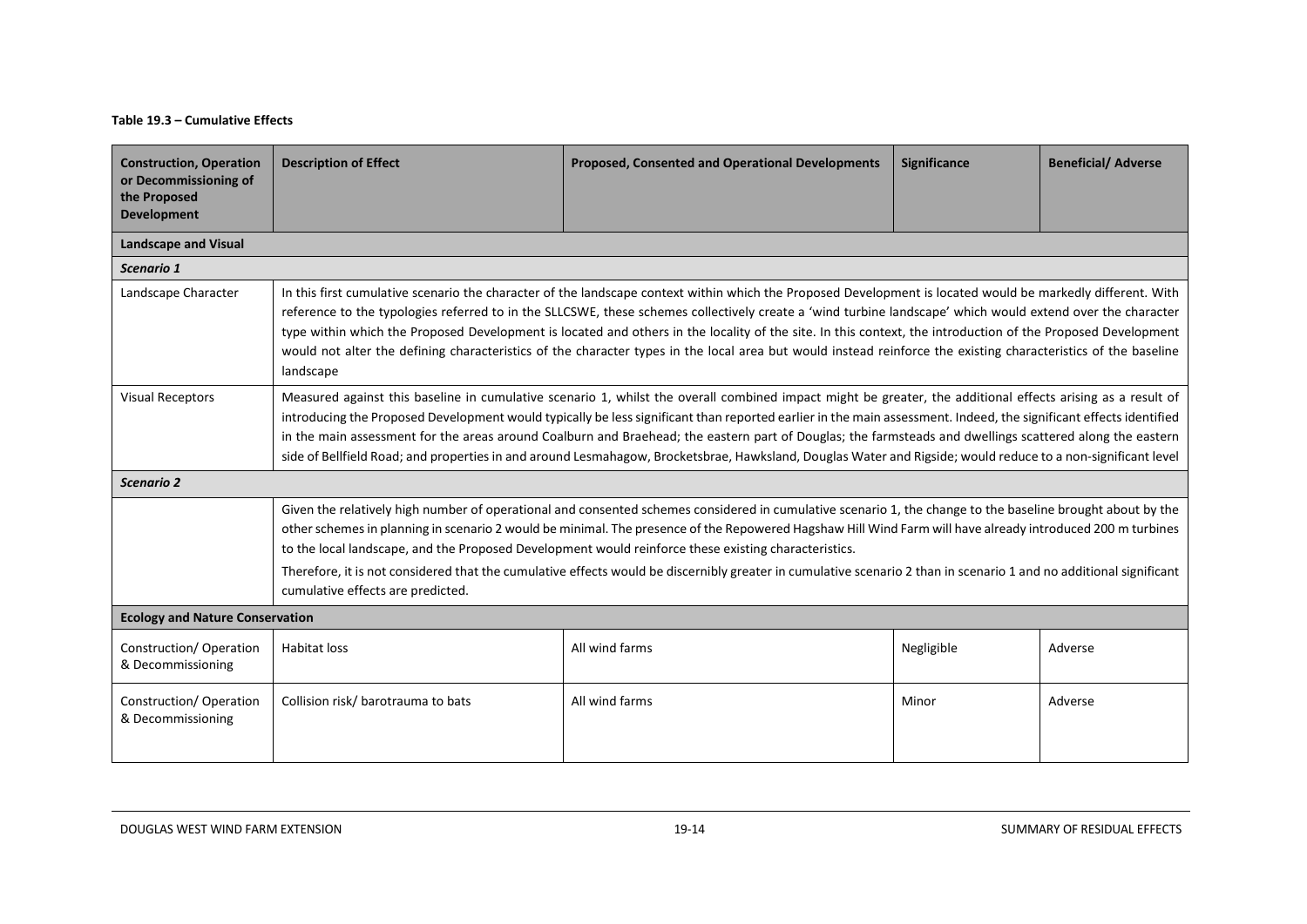| <b>Construction, Operation</b><br>or Decommissioning of | <b>Description of Effect</b>                                                                         | <b>Proposed, Consented and Operational Developments</b> | Significance       | <b>Beneficial/ Adverse</b> |  |
|---------------------------------------------------------|------------------------------------------------------------------------------------------------------|---------------------------------------------------------|--------------------|----------------------------|--|
| the Proposed<br><b>Development</b>                      |                                                                                                      |                                                         |                    |                            |  |
| Ornithology                                             |                                                                                                      |                                                         |                    |                            |  |
| Construction/Operation<br>& Decommissioning             | Disturbance, displacement or collision risk                                                          | All wind farms                                          | Minor              | Adverse                    |  |
| <b>Noise and Vibration</b>                              |                                                                                                      |                                                         |                    |                            |  |
| Operation                                               | Wind turbine noise                                                                                   | All wind farms                                          | Minor              | Adverse                    |  |
| <b>Cultural Heritage</b>                                |                                                                                                      |                                                         |                    |                            |  |
| Operation                                               | Cumulative effect on the setting of St Bride's<br>Chapel (LB1490) and St Bride's Church<br>(SM90265) | All wind farms                                          | Minor              | Adverse                    |  |
| Operation                                               | Cumulative effect on the setting of Douglas<br>Castle (LB1449)                                       | All wind farms                                          | Minor              | Adverse                    |  |
| Operation                                               | Cumulative effect on the setting of other<br>designated heritage assets in the wider<br>landscape    | All wind farms                                          | Minor / Negligible | Adverse                    |  |
| Hydrology, Hydrogeology and Geology                     |                                                                                                      |                                                         |                    |                            |  |
|                                                         | Cumulative effects on geology, hydrology and hydrogeology are considered as negligible.              |                                                         |                    |                            |  |
| <b>Traffic and Transport</b>                            |                                                                                                      |                                                         |                    |                            |  |
| Construction                                            | Concurrent construction timescales for the<br>Proposed Development and nearby<br>developments        | All wind farms                                          | Negligible         | Adverse                    |  |
| Socio-economics, Recreation and Tourism                 |                                                                                                      |                                                         |                    |                            |  |
| Operation                                               | Visual impact on important tourism receptors                                                         | All wind farms                                          | Minor              | Adverse                    |  |
| Operation                                               | Help develop local renewable supply chain                                                            | All wind farms                                          | Minor              | Beneficial                 |  |
| Operation                                               | Enable the local community to secure funding<br>and investment into the area                         | All wind farms                                          | Minor              | Beneficial                 |  |